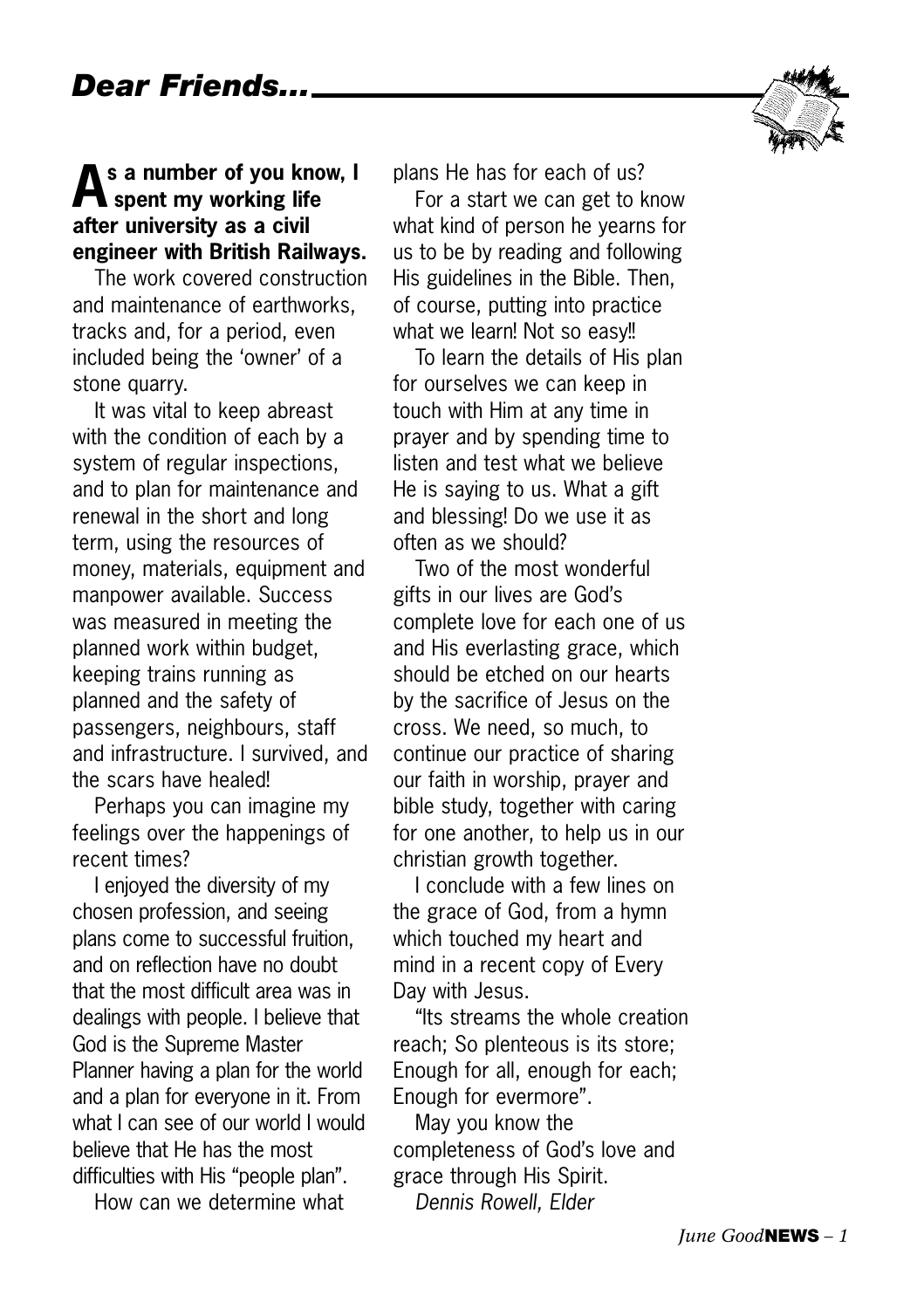#### *Prayer suggestions for June*

**Throughout the month would all church members pray daily for their Elder (listed in Who's Who), that God will grant them wisdom and that there will be a common accord. Please pray especially for Ron Goodenough, Charles Martin, Michael Davies and the Provincial Moderator as we seek God's will for a new Minister.** 

#### $1st - 8th$

• Please continue to pray for those on the Alpha Course, those who lead and the House Groups providing the meals.



- Pray for the monthly changes in Junior Church which have just begun.
- Remember to be committed to pray daily for the future ministry of LURC.
- Pray that our witness over the Jubilee weekend in the village may be effective and add a real joy to the celebrations.
- Sussex East Pray for the Hastings Area Group, Robertsbridge and Sedlescombe.

#### 9th – 15th

- Give thanks for all who work in our Girls' Brigade Company. Please continue to pray that more helpers will offer their services to this dedicated work.
- Remember the Luncheon Clubs as they meet on Wednesday and Friday this week.
- Pray for our two music groups and Richard Walters and David Nibloe as they lead these. They need our encouragement and on–going support in their non–stop commitment.
- Remember members of the 14+ Group who will be taking important exams in the coming months. (Details available soon from their Leaders.)
- Pray that our future Minister may be a good communicator, in preaching, teaching, leading worship and at a one–to–one level.
- Sussex East Please remember Christ Church at Lewes, and Uckfield.

#### 16th – 22nd

- Please pray for the work of Tearfund whom we are supporting this month.
- Please pray that our new Minister may be committed to prayer.
- Pray for Carpe Diem and their involvement in the 'Jigsaw' sessions on the 2nd Sunday of each month with Junior Church.
- Pray for the Boys' Brigade that a new Captain may be found for January 2003. Also give thanks for Terry Ward and the 30 years' service he has given to the Company.
- Sussex East Pray for the Annual Council Meeting on 21st June (to be held at LURC).
- *2 June Good***NEWS**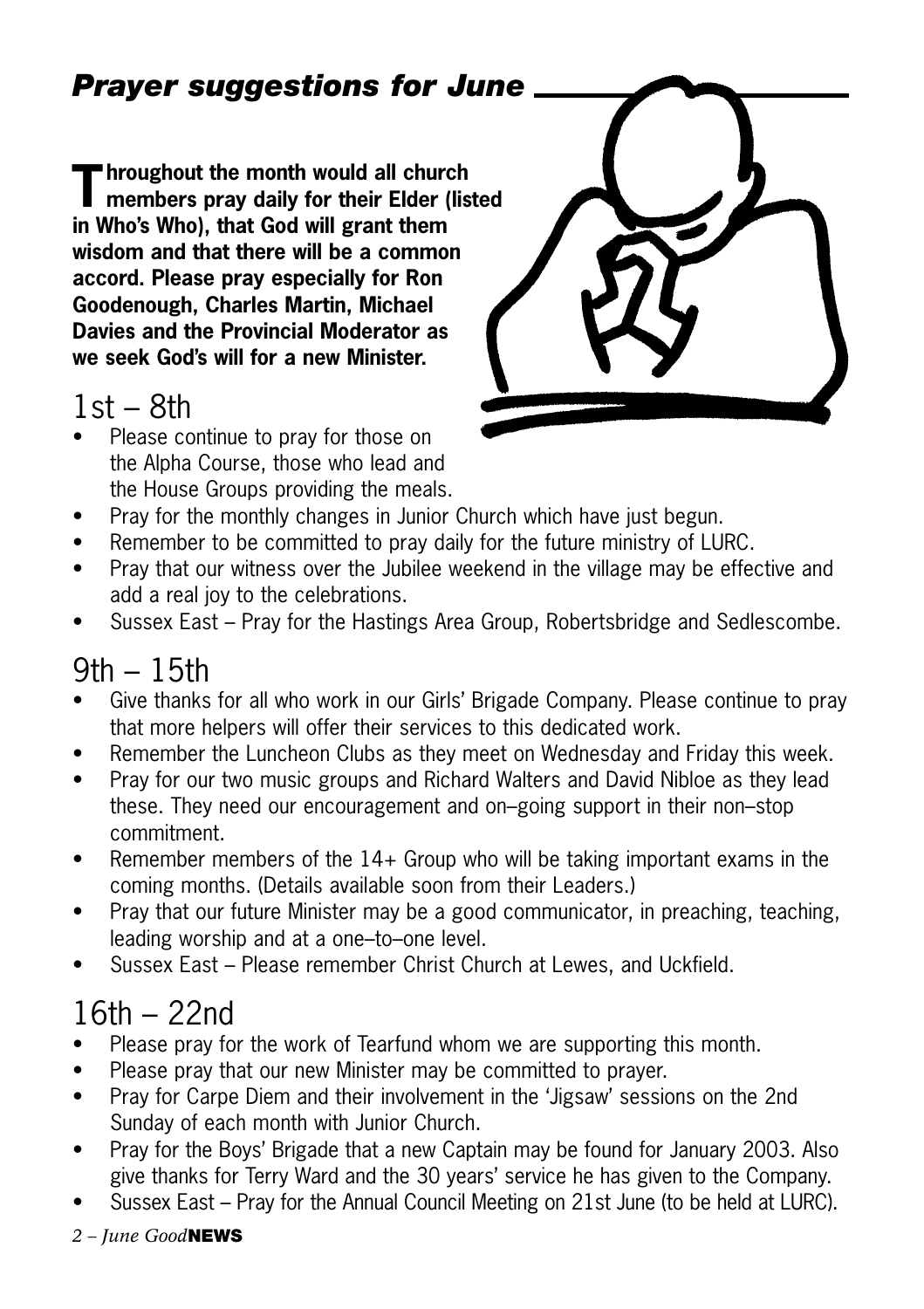Also for Balcombe and our own church at this time, and our Interim Moderators, Charles Martin and Michael Davies.

#### 23rd – 30th

- Thank God for Chris Comber and Priscilla Walden (and others) who play the organ at our 11am services. Also for our pianists whose help is invaluable.
- Ask God that our new Minister may be a 'risk-taker', endowed with a sense of humour.
- Pray for the visiting speakers in the coming weeks as some of our own folk are on holiday.
- The ladies who went to the 'In Touch' away day last month give thanks for a truly Quiet Day which proved helpful to many.
- Sussex East St Luke's, St Leonards–on–Sea. All retired Ministers in the District. Also pray for the Moderator of General Assembly, URC Officers and Mission Council in the run up to the Assembly on 4th – 8th July.



**S&T** During June please pray for those members and friends whose surna<br>begin with S and T. members and friends whose surnames begin with S and T.

#### *Balcombe United Reformed Church*

**Bramble Hill, Balcombe, RH17 6HR Contact: Mrs S Billings (01444 400283)**

#### **Services for this month are as follows:–**

| June 2nd  | UNITED JUBILEE SERVICE           |
|-----------|----------------------------------|
|           | 10 am. (at St. Mary's, Balcombe) |
| June 16th | Family service 11 am.            |
|           | Speaker – Godfrey Armitage       |



#### **Friendship Lunch**

This is held on the second Sunday of the month at 1pm and is preceded by an informal family service at 12 midday. Do come and join us for either or both events. Please bring a small contribution if staying to the lunch.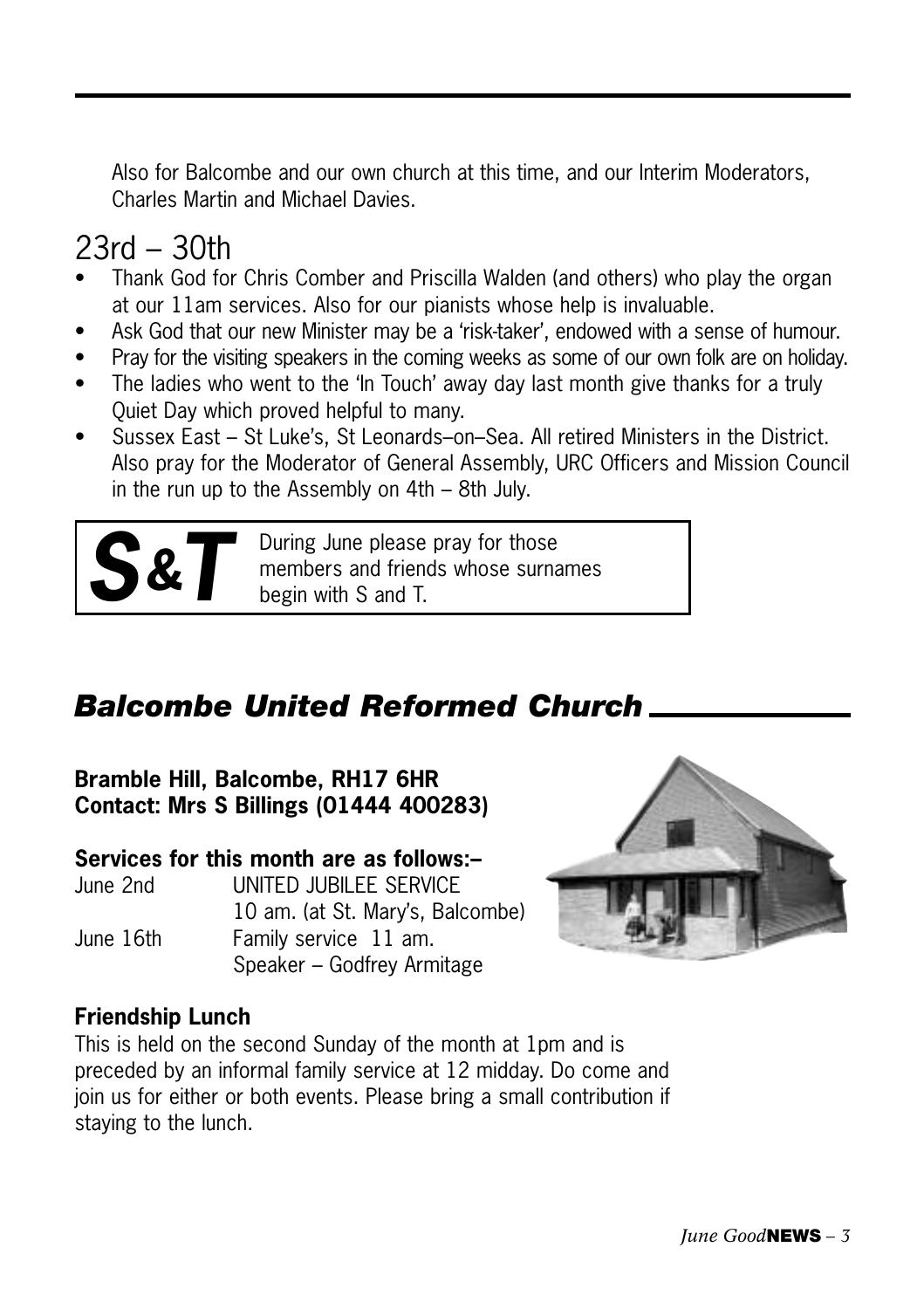### **The Queen's Jubilee message**

#### <sup>"</sup> **P**rince Philip and I have been deeply touched by the many<br>kind messages about the Golden Jubilee. **kind messages about the Golden Jubilee.**

This anniversary is for us an occasion to acknowledge with gratitude the loyalty and support which we have received from so many people since I came to the Throne in 1952. It is especially an opportunity to thank all those of you who help others in your own local communities through public or voluntary service. I would like to think that your work will be particularly recognised during this Jubilee year.



I hope also that this time of celebration in the United Kingdom and across the Commonwealth will not simply be an occasion to be nostalgic about the past. I believe that, young or old, we have as much to look forward to with confidence and hope as we have to look back on with pride.

I send my warmest good wishes to you all. "<br>I send my warmest good wishes to you all. "" ELIZABETH R. *6th February, 2002.*

## Just 5 Jubilee facts!

*1.Tony Blair is the first Prime Minister to have been born during The Queen's reign. He was born in early May, 1953 – a month before the Coronation.*

*2.The Queen has owned more than 30 corgis during her reign, starting with Susan who was a present for her 18th birthday in 1944. A good proportion of these have been direct descendants from Susan.*

*Her Majesty currently has four corgis – Pharos, Swift, Emma and Linnet.*

*3.The Queen has made a Christmas Broadcast to the Commonwealth every year of her reign except 1969, when a repeat of the film 'Royal Family' was shown and a written message from The Queen issued.* 

*4.The Queen and The Duke of Edinburgh have sent about 37,500 Christmas cards during The Queen's reign.*

*5.The Queen has sent almost 100,000 telegrams to centenarians in the UK and the Commonwealth.*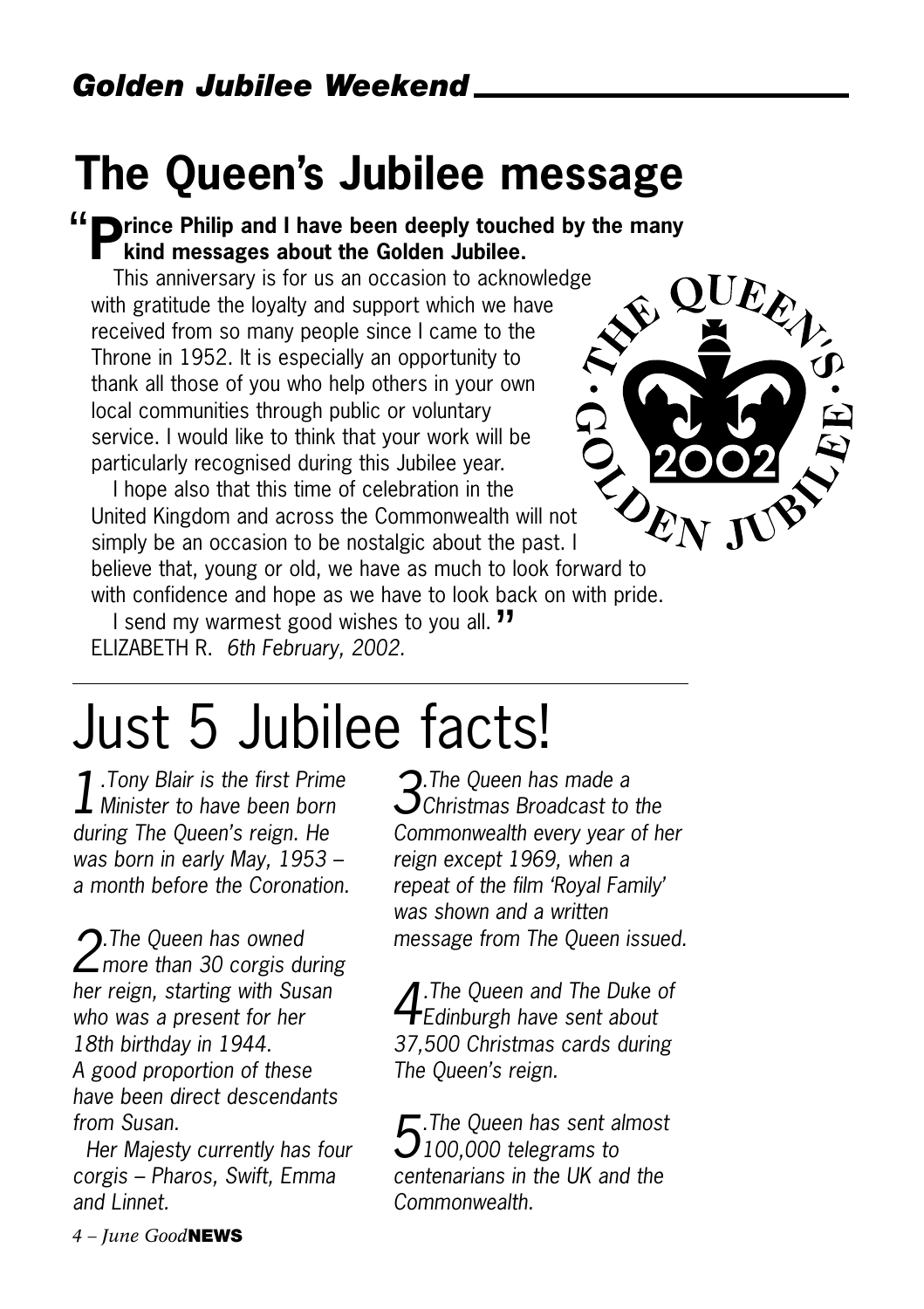#### **THE THREE CHURCHES TEA TENT is being called "The Common & Garden" this year!**

The Common<br>E Garden

But we still really need your help! If you can provide a **'batch' of scones**, or **help out for an hour** on the day, please sign up on the rotas which are in each church in the village.

It will be open between **1-5pm**, and then again in the evening, from **7-10pm**! Longer opening hours!

If there is still space on the rotas in your church, please sign up to help – this year's longer event will need **all who can** to get **involved**.

For further details or to ask any questions speak to Suzy Jacques or David Tingley (01444 451024).

See you all there, thanks!

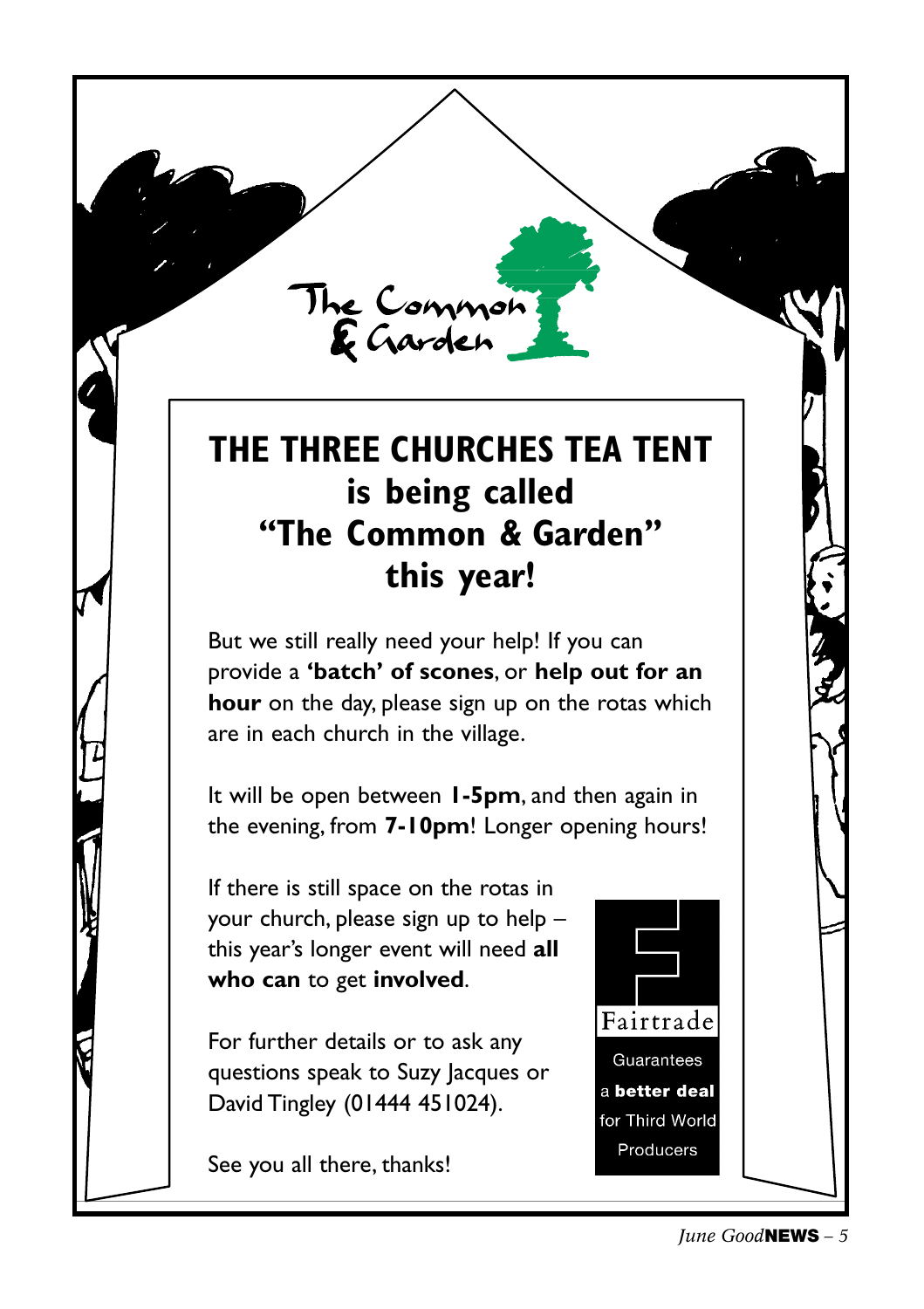## **"Don't baptise Brooklyn"**

#### **ABradford priest has sent a letter addressed to David Beckham to his 15,000 parishioners urging the England football star not to baptise his baby.**

Responding to the news that Brooklyn Beckham is going to be christened, the Rev John Hartley has asked the Manchester United player to think twice before having him baptised, warning that it could be a "terrible" mistake.

"You have to be certain enough about which church is the one you're going to take Brooklyn week by week," says Rev Hartley, vicar of St Luke's, Eccleshill.

"If your son is baptised you, as parents, have to say (i) we are committed followers of Jesus ourselves, (ii) we will bring up our child as a Christian to come to church with us regularly, and teach him about Jesus, and pray with him, and (iii) he will be an active disciple of Jesus when he is an adult."

In the letter, circulated to his parish, and addressed 'Dear David' Rev Hartley suggests that Mr Beckham would be in danger of breaking his word if he uttered these words, but could not commit to their meaning. SOURCE: CNS June 2002

#### **Where praise is due**

A fridge magnet made from dust has won an international award

for a Tearfund partner. Gospel **House** Handicrafts, Sri Lanka, who supply wooden puzzles for Tearcraft,



scooped the award for best recycled product: just one of the several Asian partners receiving acclaim recently.

www.peoplink.org/gospelhouse SOURCE: TearTimes Spring 2002

#### Traidcraft breaks barrier **Sales at Traidcraft, Britain's**

#### **largest fair trade organisation, have topped £10 million.**

Chief executive Paul Chandler pointed to the benefits for people like Waranrat Kaewmong, a former construction industry worker trained to make jewellery and now able to look after her two children at home.

"In a year which has seen a dramatic rise in international tensions and economic uncertainty, our increased sales are eloquent testimony to the desire and determination of ordinary people to contribute to a fairer, more caring world" said Chandler. SOURCE: CNS June 2002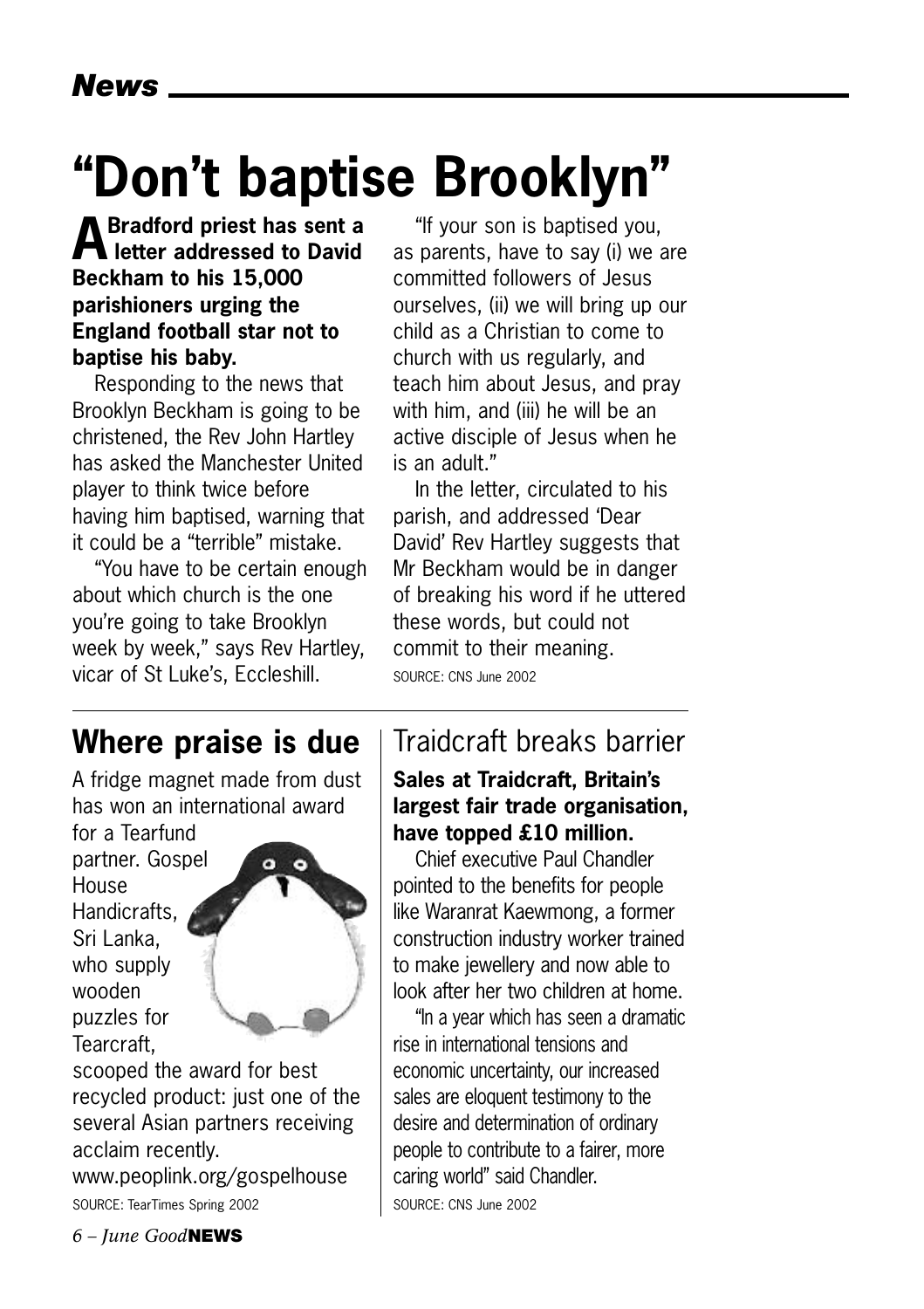#### **Moving Home.**

Mrs Edith Davison has moved to Crossways Residential Home, 2 Sunte Avenue, Lindfield

#### **Chris & Mary Comber** would

like to let you know how much they appreciated all the support they received, in many ways, on the occasion of the marriage of No.3 son Rob to Tracy. It was a really happy time.

**Pam Boyling** wishes to thank everyone for your cards and support following her short spell in hospital.

## **Our Boys drill for victory**

Jim Johnson and his drill squad came first in the Battallion Medal Competitions for Squad Drill, which took place in Brighton earlier this year.

The Company section also did



extremely well in the Scripture Competition, at the Battallion headquarters, where they took 2nd place – narrowly missing out

on a win by just one point! Particularly gawling when our team has won the competition for the two previous years!

Still, well done all the guys who were involved!

#### **Anniversary.**

Congratulations to Audrey and Donald McKee who celebrate their Golden Wedding on 28th June.

#### **Rita Cooper** writes

– "My sincere thanks to all those friends who have visited me, both at home and during my recent stay in hospital. Also for all your prayers, cards and flowers – I feel truly blessed. God bless you all"

### Half marathon – under the stars

Helen Hall has been doing everything her mother told her not to! Out after midnight, and blatantly parading around in her bra! Thankfully, it was all for a good cause, as she took part in this year's "Playtex Moonwalk 2002" which took place at midnight on Saturday 11th May in central London.

Raising money for various breast cancer charities, the walk featured 10,000 power-walkers, who all boasted decorated bras as part of the fun (men & women!). Helen said some of those out in London that night had "eyes popping out of their heads" as they saw them pass. Well done Helen, who has raised over £200.





www.walkthewalk.org www.walkthewalk.org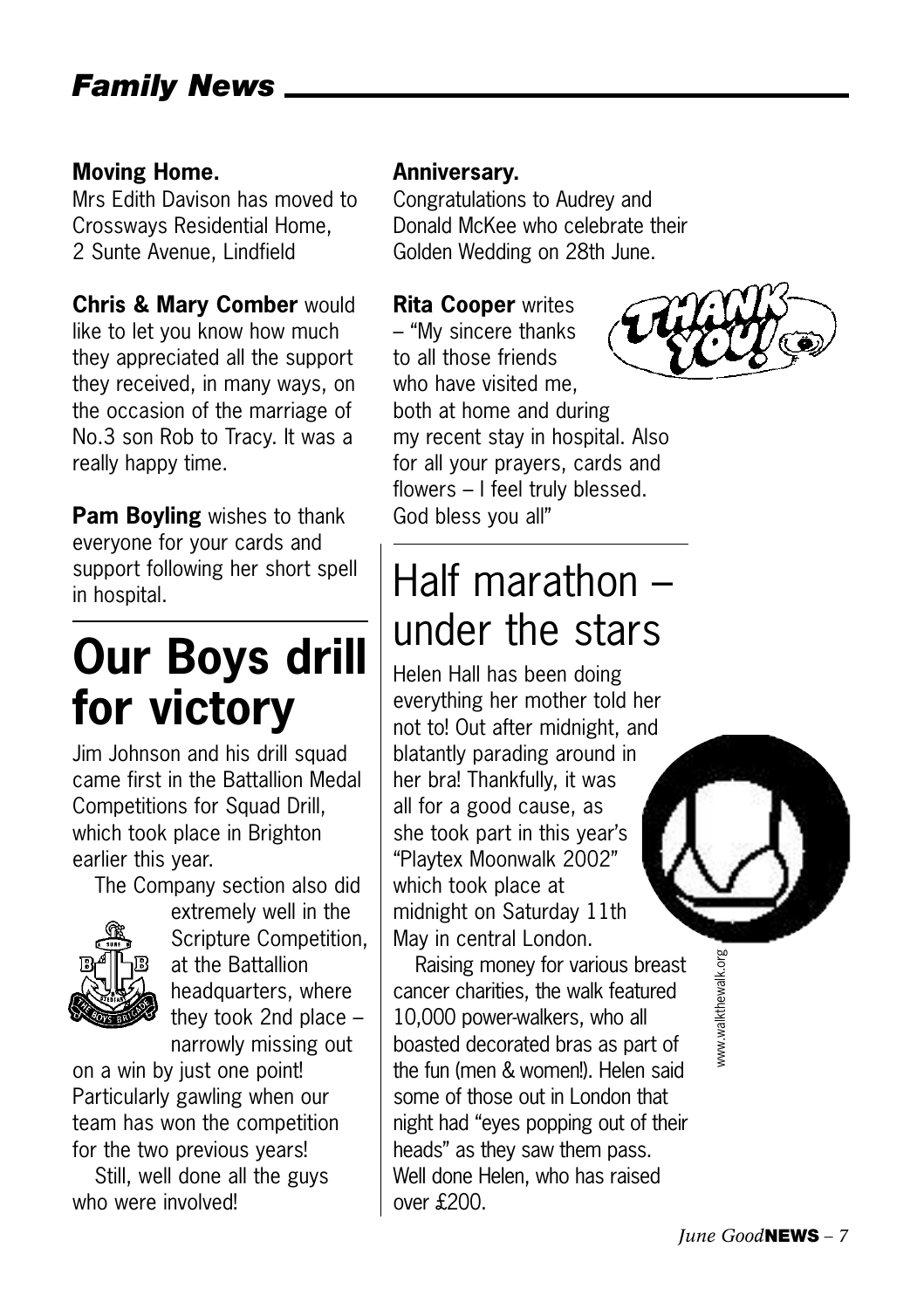#### *The Word for Today*

The Word for Today is a quarterly Bible devotional written by Bob Gass, and is published by United Christian Broadcasters Ltd, Freepost ST1135, Stoke on Trent. Copies are available **free**-of-charge from UCB.



### "Stand firm then...

with your feet fitted with the readiness that comes from the gospel of peace."

Ephesians 6:15

#### **Roman soldiers wore shoes called caligas, which were wrapped tightly around their ankles, and studded on the bottom with nails. This provided them with three things needed to win: (1) stability (2) balance (3) forward momentum. Can you imagine being in battle without those?**

"But what does 'having my feet shod with the gospel of peace,' mean to me?" you ask. Two things: (a) God's peace will keep you standing when others fall. It'll keep your priorities in place, as you move towards your God–given goals (b) You'll refuse to go anywhere, do anything, or think any thought, unless it maintains the peace of God in your life.

Listen to these scriptures: "Ye shall go out with joy, and be led forth with peace …" (Isaiah 55:12). "Let the peace of God rule [decide] in your hearts ..." (Colossians 3:15). God's peace is your compass! When the enemy tries to take you down the wrong road, it'll keep you on the right one. When you're not sure what to do, your inner peace will make a ruling on it! When you're walking in these shoes, you'll measure every decision and every relationship by one standard – how will it affect my peace?

Listen: "Write the vision … that he may run that readeth it" (Habakkuk 2:2). Whatever God has told you to do – write it, read it, and run with it! Don't get into situations where God's not honoured, or tangled up in things that are not His will. Go only where He is glorified, and stay only where your heart is "at peace".

*Contributed by Mary Comber*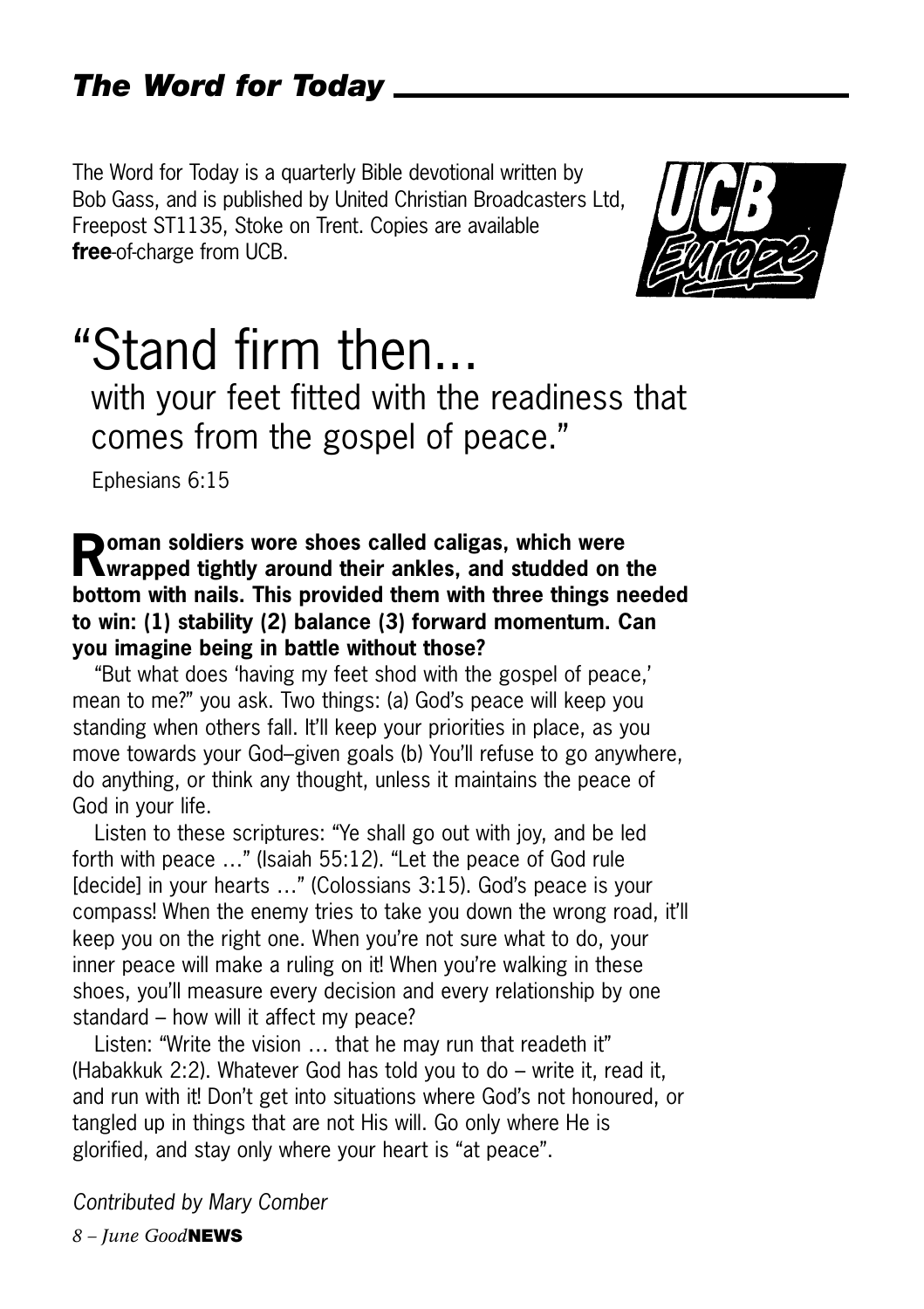

Emma Tingley looks at some current issues and challenges us to make a difference in practical ways, as our response to take care of God's earth and his people. One in a series of three.

## Give a fair deal

**When you sit down with your cup of coffee, do you ever stop to consider that you could be changing someone's life? If you buy fairly traded products, it really is as simple as that. The contents of your shopping trolley can change lives across the world.**

The Fair Trade Foundation was set up by CAFOD, Christian Aid, New Consumer, Oxfam, Traidcraft and the World Development Movement and arose through Christian concern for fairer trading. Many workers in third world countries are exploited in order to provide us with food and drink, working long hours for a pitiful wage, in less than adequate conditions. The Fair Trade scheme, however, challenges the conventional model of trade and instead offers an alternative for a sustainable future. Its aim is simple – a fair return for skills, which in turn leads to better working conditions and improved standards of living. The scheme works under socially and environmentally responsible criteria, reducing pollution and

damage to the fragile land. Fair Trade products empower consumers to take responsibility for the role they play when they buy products from the third world.

Over 5 million workers are supported by the Fair Trade scheme. And it's not just coffee! A growing range of food products is available, including bananas, mangoes, chocolate, cocoa, fruit juices, honey, rice, pasta, snacks, biscuits, sugar and tea. The banana overtook the apple as the most popular fruit in 1998 and its business is estimated to be worth £5 billion each year, with around £700 million of that being from the UK market. Imagine the difference buying only fairtrade bananas would make! Traidcraft and Oxfam also sell clothing and household accessories, as well as handicrafts that make great gifts. Fair Trade labelling organisations exist in 18 countries and all use the same international standards, so you can buy with confidence.

So next time you buy coffee – look for the Fair Trade mark and drink it knowing that you are changing lives.

article was written with information from the FAIRTRADE & TRAIDCRAFT websites<br>u can visit them at www.fairtrade.org.uk and www.traidcraft.co.uk. This article was written with information from the FAIRTRADE & TRAIDCRAFT websites – you can visit them at www.fairtrade.org.uk and www.traidcraft.co.uk. you This a

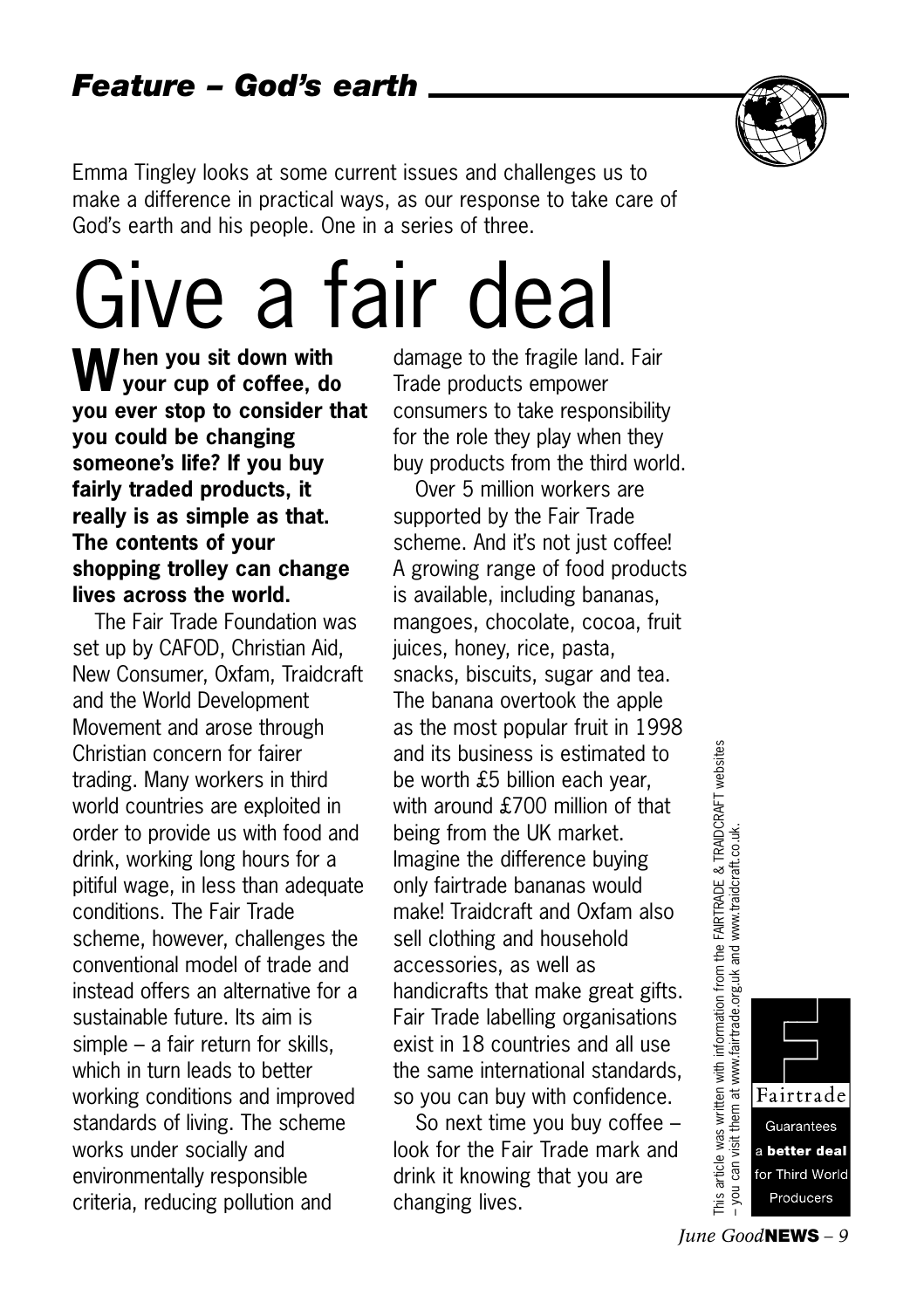#### *June diary*

| 2nd           |                                                                                                                                                                                                                                              | Jtl                            |
|---------------|----------------------------------------------------------------------------------------------------------------------------------------------------------------------------------------------------------------------------------------------|--------------------------------|
| Sunday        | 9.30am <sup>*</sup> Communion<br>Richard Walters,<br>Duncan & Helen<br>Warmington<br>(Staplehurst URC)<br>11.00am*Duncan<br>& Helen Warmington<br>$3.30pm$ *<br>United Open-Air Service on<br>the Common followed by a<br>picnic (NO EVENING | Sunc<br>12<br>Wed              |
|               | SERVICE AT LURC)                                                                                                                                                                                                                             |                                |
| 3rd<br>Monday | 9.30am Jubilee<br>Celebrations, Bell ringing<br>and Village Crier to start<br>2.30pm Procession<br>10pm<br>Firework display                                                                                                                  | 13<br>Thur<br>4<br>Frida<br>16 |
|               | NOTE: The Three<br>Churches Tea tent will be<br>here again this year $-$ as<br>"The Common & Garden"<br>see page 5                                                                                                                           | Sunc                           |
| 6th           |                                                                                                                                                                                                                                              |                                |
| Thursday      | Church House Group week                                                                                                                                                                                                                      |                                |
|               | 6-9th June<br>South of England Show at<br>Ardingly Showground                                                                                                                                                                                |                                |
|               | The Conmon<br>& Garden                                                                                                                                                                                                                       | Thur                           |

## **h**<br>dav

- 9.30am<sup>\*</sup>Richard Walters & Stuart Silk (All Saints) **11.00am\*** Graham Campling **6.30pm\*** Communion – David Nibloe & Steve Fisher (Minister, Tonbridge URC) **2th**<br>Inesday 12.30pm Lunch Fellowship 3th<br><sub>sday</sub> 8.00pm Church Meeting 14th ay **12.30pm** Lunch Fellowship 5th day **9.30am**\*Richard Walters & Daryl Sinclair **11.00am\***Daryl Sinclair **12noon** Copy Date for JULY & AUGUST
	- 'Good News' Magazine **6.30pm\*** David Nibloe & Alan Wharton (Minister, Sevenoaks URC)

#### )th

sday Church House Group week

### st

### Friday **7.30pm**

Sussex East District Meeting at LURC

**VILLAGE DAY TEA TENT NEWS See page 5**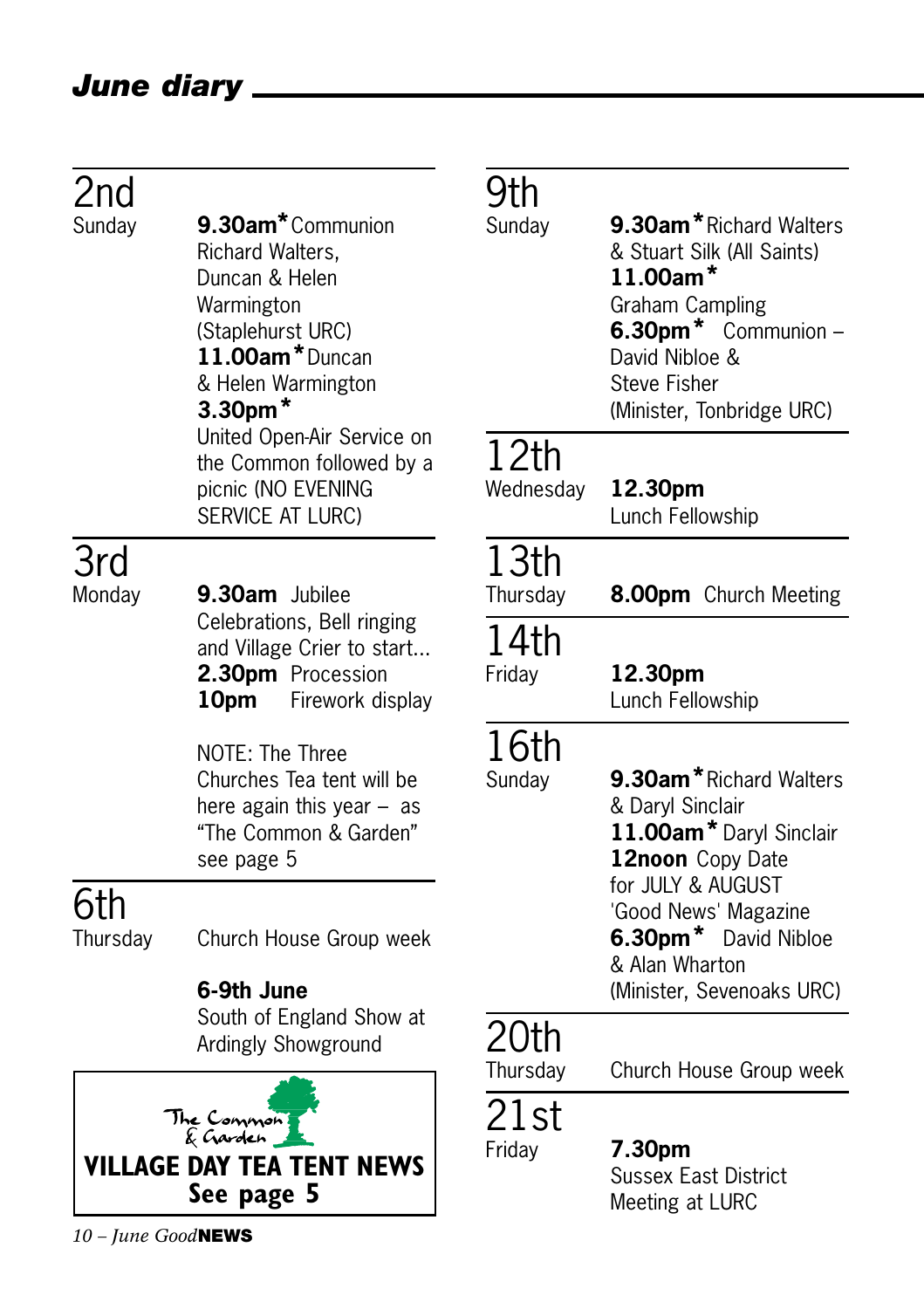| cont              | (Coffee/Tea served<br>from 7 o'clock)                                                                                                                                                                               | Wha<br><b>Suno</b>                                                                                  |
|-------------------|---------------------------------------------------------------------------------------------------------------------------------------------------------------------------------------------------------------------|-----------------------------------------------------------------------------------------------------|
| 22nd<br>Saturday  | 7.30pm Tearfund Supper                                                                                                                                                                                              | <b>Coffee</b>                                                                                       |
| 23rd              | 9.30am*Richard Walters<br>& Tim Griffiths<br>11.00am*Communion -<br>Mike Gardiner<br>6.30pm*Haywards<br>Heath & District Churches<br>Joint Celebration Dolphin<br>Leisure Centre<br>(NO EVENING SERVICE<br>AT LURC) | morning<br>The $9.3$<br>for all a<br>informa<br>after ab<br>young p<br>their ow<br>The 11<br>more s |
| 25th<br>Tuesday   | 7.45pm<br>Ladies 'In Touch'                                                                                                                                                                                         | At 6.30<br>celebrat<br>time and<br>service                                                          |
| 26th<br>Wednesday | <b>7.45pm</b> Elders' Meeting                                                                                                                                                                                       | <b>Persor</b><br>every s                                                                            |

27th

Thursday **8.00pm** Monthly Prayer Meeting

*Bike Week*

*15-23 JUNE*

**What about cycling to church on Sunday 16th June?**

**www.bikeweek.org.uk**

#### t about our day Services\* then?

is normally served between the services and after the evening one.

**80am service** is an opportunity ge groups to join in a relaxed I time. There is a crèche, and out 20 minutes children and eople up to age 14 go out to vn groups on most Sundays.

**100am service** is usually more set and formal.

**Dom** it is sometimes a tion, sometimes a quieter ministry d sometimes an open communion or something quite different!

**nal prayer** is available after ervice. Prayer requests and brief statements of praise for answered prayer can be put in the red book on the concourse table. We can also offer personal prayer ministry at home or in hospital.

We **do not take up an offering** during the services, but all those wishing to give are invited to place a gift in one of the bowls at the doors before or after the service. Thank you.

Cassette **recordings of services** can be borrowed free from the church.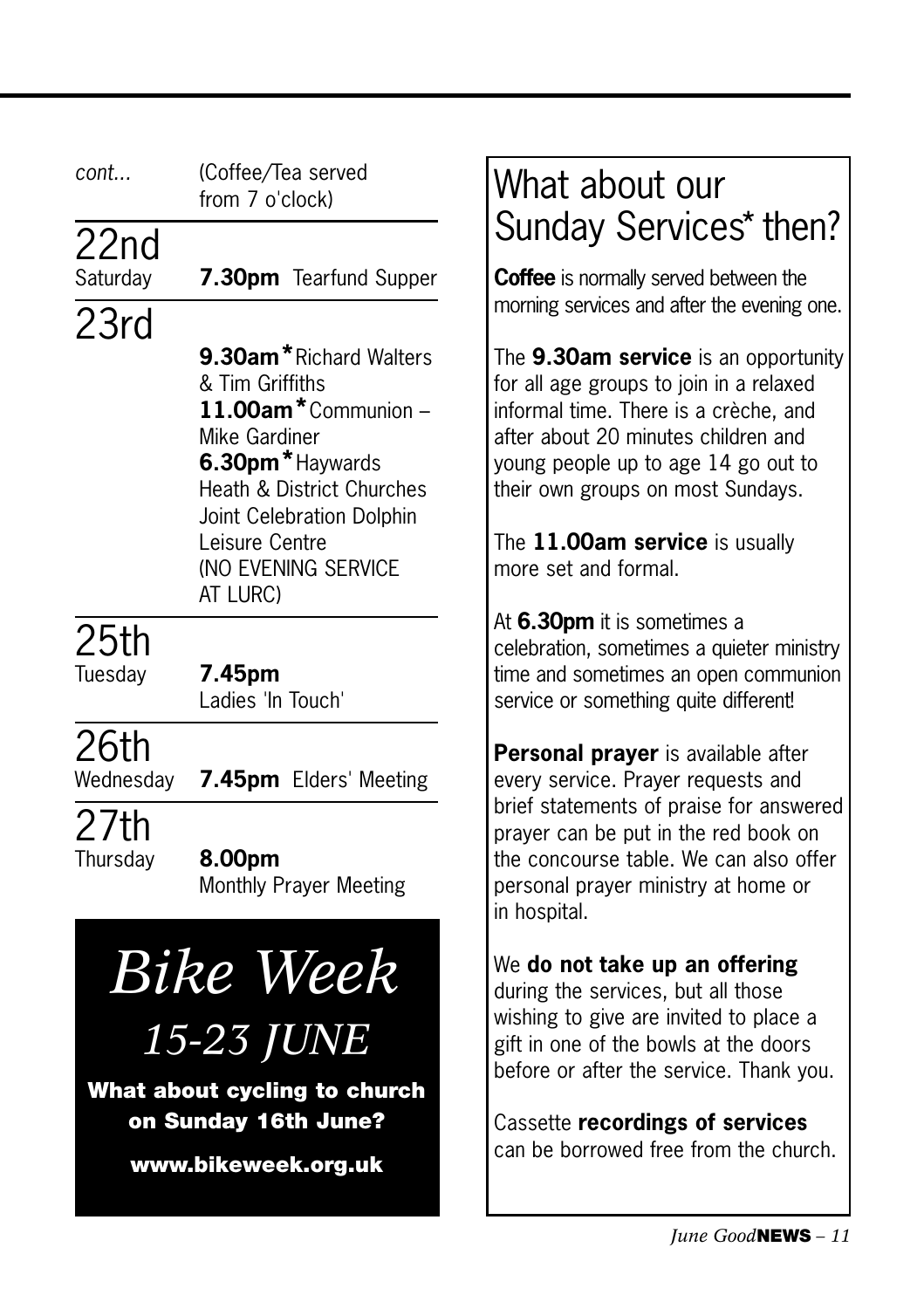## Fun **page**

**In this magazine we want to try to provide all ages with something of interest. Younger ones take note: here is something to do when the grown-ups get boring!**

| l D              | N                       | P                       | E.           | $T \perp$      | E.                      | R           | U            | Q            |
|------------------|-------------------------|-------------------------|--------------|----------------|-------------------------|-------------|--------------|--------------|
| $\mathsf{L}$     | B                       | E   I                   |              | E.             | $K \mid$                | $\mathbf U$ | L            | $J \mid$     |
| $\vert N \vert$  | $\mathbf 0$             | T                       | $N \mid$     | R              | A                       | $R \mid$    | $\mathbf{Z}$ | E            |
| $\vert \, \vert$ | U                       | N                       | $\mathbf{A}$ | $\overline{A}$ | E.                      | D           | K            | R            |
| $ S $ J          |                         | M                       |              | $A$   $P$      | $\overline{\mathsf{H}}$ | L           | $\mathbf C$  | E            |
| l T              | $\overline{\mathsf{J}}$ | $\mathbf 0$             | $B$ $H$      |                | T                       | $\mathbf U$ | G            | M            |
| $ {\rm c} $      |                         | R Z                     | H            | E.             | U                       | S           | $M \mid I$   |              |
| $\overline{A}$   | $\mathbf C$             | $\overline{\mathsf{J}}$ | S            | N              | R                       |             | X   P        | $\mathsf{A}$ |
| $\mathsf J$      | U                       | D                       | E            | A              | E                       | S           | $\mathbf 0$  | H            |

#### can you find these IS books  $of$  the bible?...

| Jeremiah | Job   |
|----------|-------|
| Numbers  | Titus |
| Hosea    | Ezra  |
| Jude     | Mark  |
| Ruth     | Peter |
|          |       |

Luke John Nahum Jonah Acts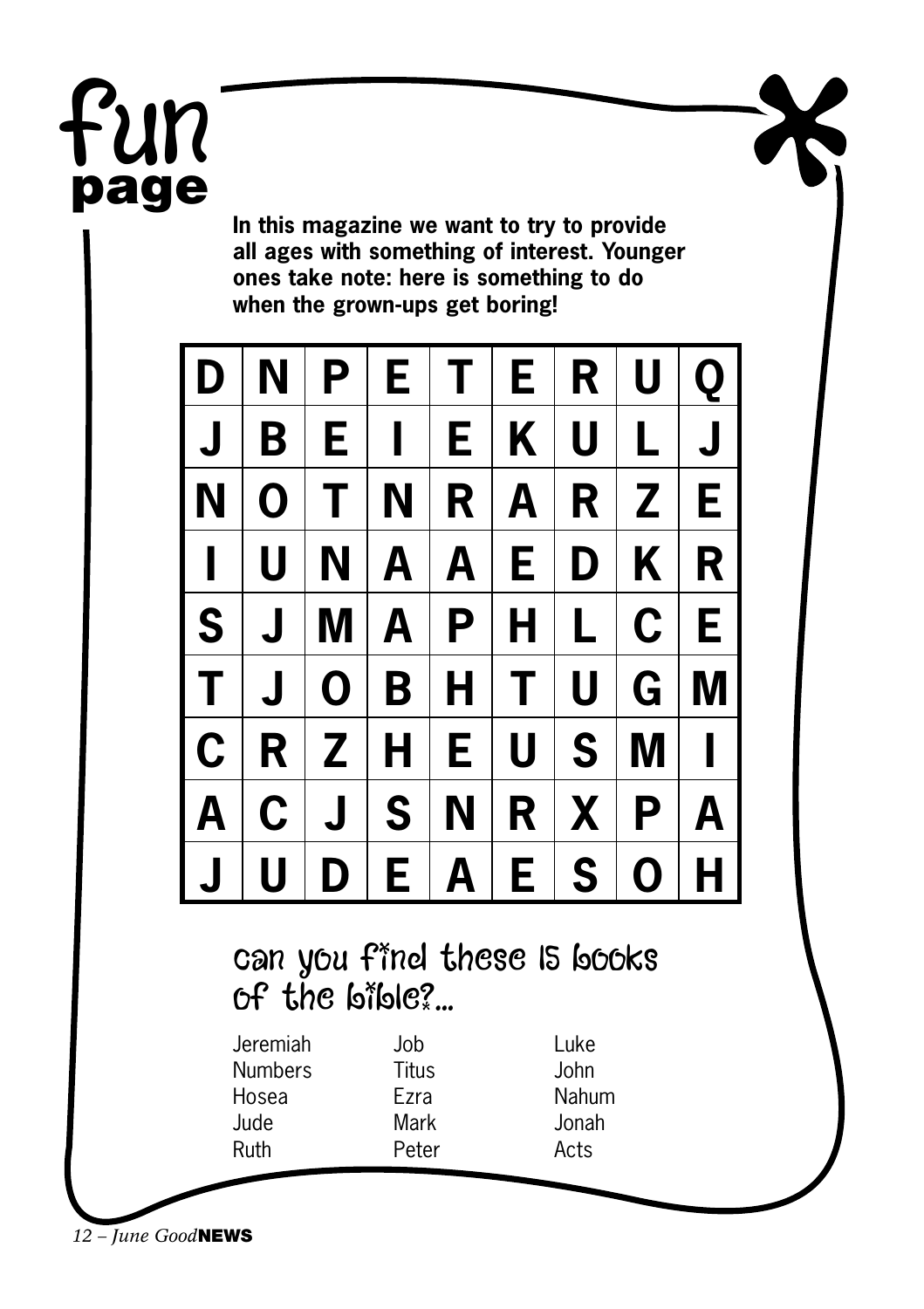## competition quiz!

This month's quiz is all about our church – just look around the building or ask a friendly face to help you find out the answers! Anyone can enter the quiz, and help from grown-ups is allowed if you're young (you never know, they may learn a thing or two as well!) Write your answers clearly on a piece of paper, remembering to include your name and address. When you've finished pop it into the 'Good News' box at the back of church. The last date for entries is 16th June. **There will be a prize for the winner who will be announced in next month's magazine!**

- 1. What is the name of the new monthly Sunday session for all children?
- 2. How many stairs are there to the upper room?
- 3. What is the church's phone number?
- 4. What is the name of the manse (house where the minister lives, next door to the church)?
- 5. Who is the church secretary?
- 6. When was the new building extension officially opened?
- 7. What mission are we supporting this month (June)?
- 8. Which group meets every Tuesday evening?
- 9. Who is the Junior Church co–ordinator?
- 10 How many serving 'Elders' are there?
- 11 Who presented the Junior Section of the Boys' Brigade with the Arthur Peake Memorial shield?
- 12 What is the name of the 11–14s group that meets on Sunday mornings?
- 13. What is the church's website address?
- 14. How many doors (not including the cupboard doors) are leading off the sloping hallway?

**Don't forget to put your entry in the 'Good News' box (postal address on inside front cover) by Sunday 16th June!!**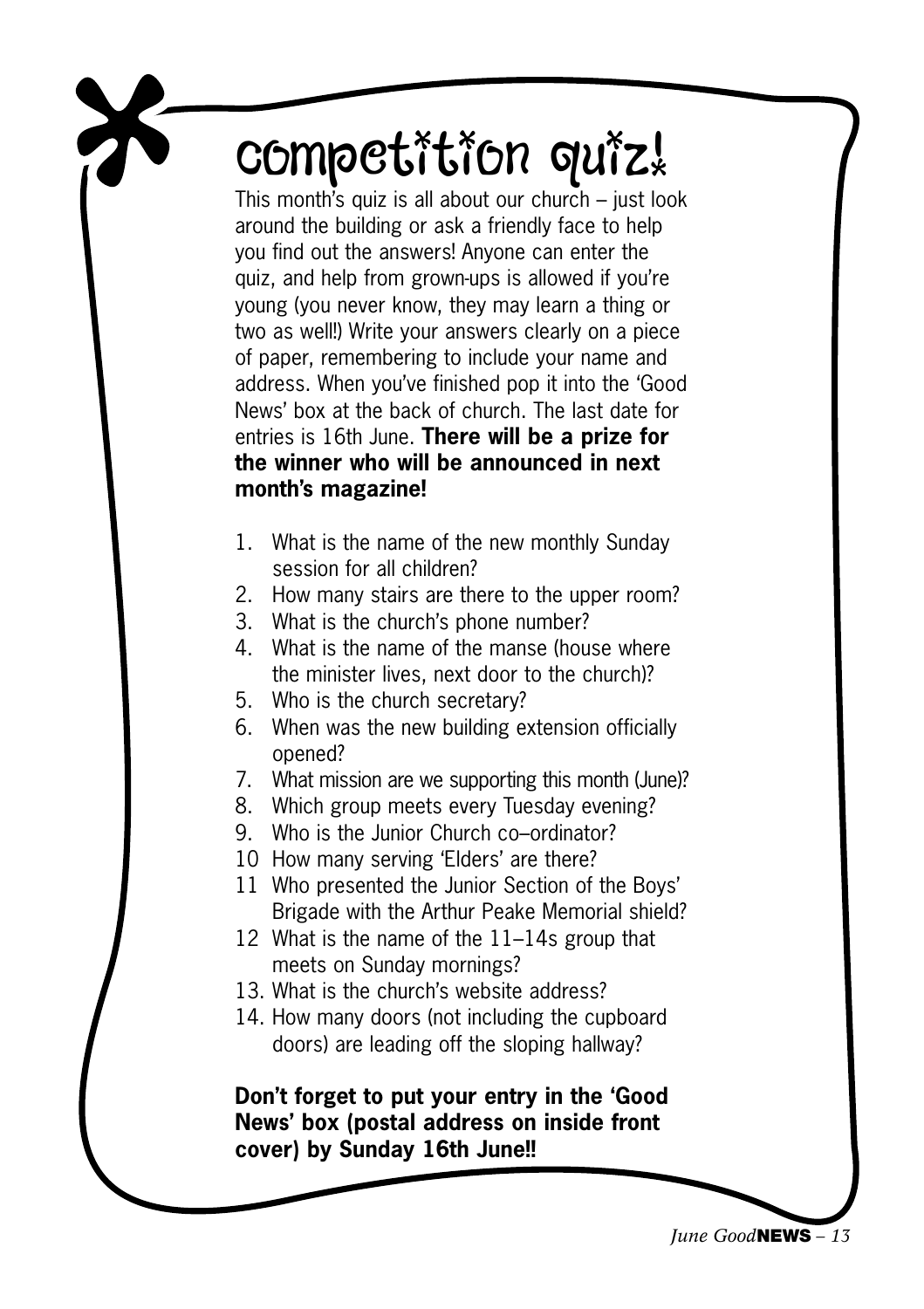# Tearfund<br>This month we will be supporting Tearfund and learning

## **This month we will be supporting Tearfund and learning about some of the water related issues of today.**

*In a report by Global Action News we read:–* "The Human Waste – 20 million children will die in the developing world over the next 10 years if governments do not take the urgent action to combat the growing crisis of preventable disease caused by lack of sanitation. This is the conclusion of a new Tearfund and Water Aid report entitled The Human Waste. The report goes on to explain that nearly 6000 children are dying every day from conditions like diarrhoea because they have nowhere safe to go to the toilet and they lack clean water. World governments have virtually ignored the provision of sanitation for the world's poorest people when setting goals for poverty reduction. But if they agree to spend £11 billion a year  $-$  the same that Europeans and Americans spend on dog food – water related disease around the globe could be halved."



Come along to the Supper on **22nd June at 7.30pm** to see the video "Swept Away" and to hear more about Tearfund.

See the **Missions Notice board** for more information and please pick up an envelope for your donation. Tearfund's web site address is **www.tearfund.org** 

*Shorts...*

**"Coming out as a Christian – particularly CofE which is so naff – is probably worse than coming out as a gay"**

Sally Phillips, co-star of comedy show 'Smack the Pony' & BBC series 'Rescue Me'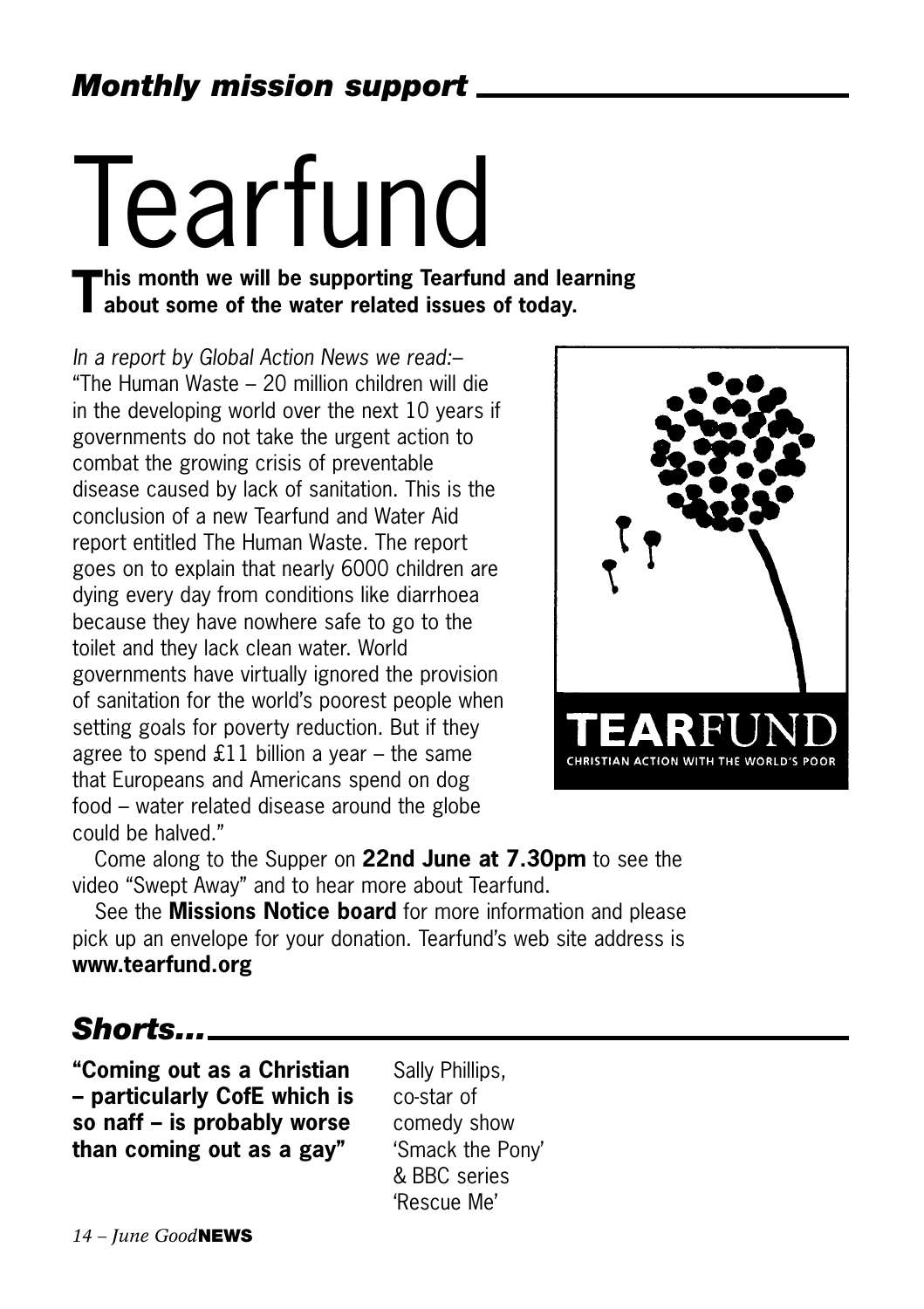## **Welcome relief**

**To enable us to get a broad picture of this month's supported mission organisation, we feature this article from TearTimes, Tearfund's quarterly newsletter, which highlights just how valuable their resources are to those in need.**

Devastated refugee communities in Sierra Leone and Serbia have received welcome aid from Tearfund's Disaster Response Teams.

Dragan Piljevic fled from Pristina, Kosovo, during the recent conflict and since then has been living with his family in cold and cramped conditions in Serbia. Materials from Tearfund are now enabling Dragan to renovate a room, creating comfortable living space for him and his family.

In a country plunged into poverty by the Balkans war, refugees and displaced people have crammed into cold, damp and exposed shelters and other people's houses. But with materials provided by Tearfund, people in Serbia are restoring their accommodation – as well as their hope and motivation.

'Even if I had no other costs, it would take me over three years to earn enough to buy the materials,' says Dragan. 'Without Tearfund's assistance, we would just stay as we are.'

Meanwhile, after ten years of

conflict in Sierra Leone, many refugees are returning home to find their villages ruined and lacking basic water and sanitation. Working with local people, Tearfund has renovated wells, dug toilets and made use of natural springs. They've also trained community–based educators in public health issues.

Much of Tearfund's Disaster Response Team's work in Kosovo and Serbia has been made possible by Tearfund's disaster appeal. Teams in Serbia, Sierra Leone and Burundi have boosted their projects by securing funds from the European Commission Humanitarian Aid Office.

**Want to hear more about Tearfund? see page 19**  $\mathsf{P}^{\mathsf{psst}}$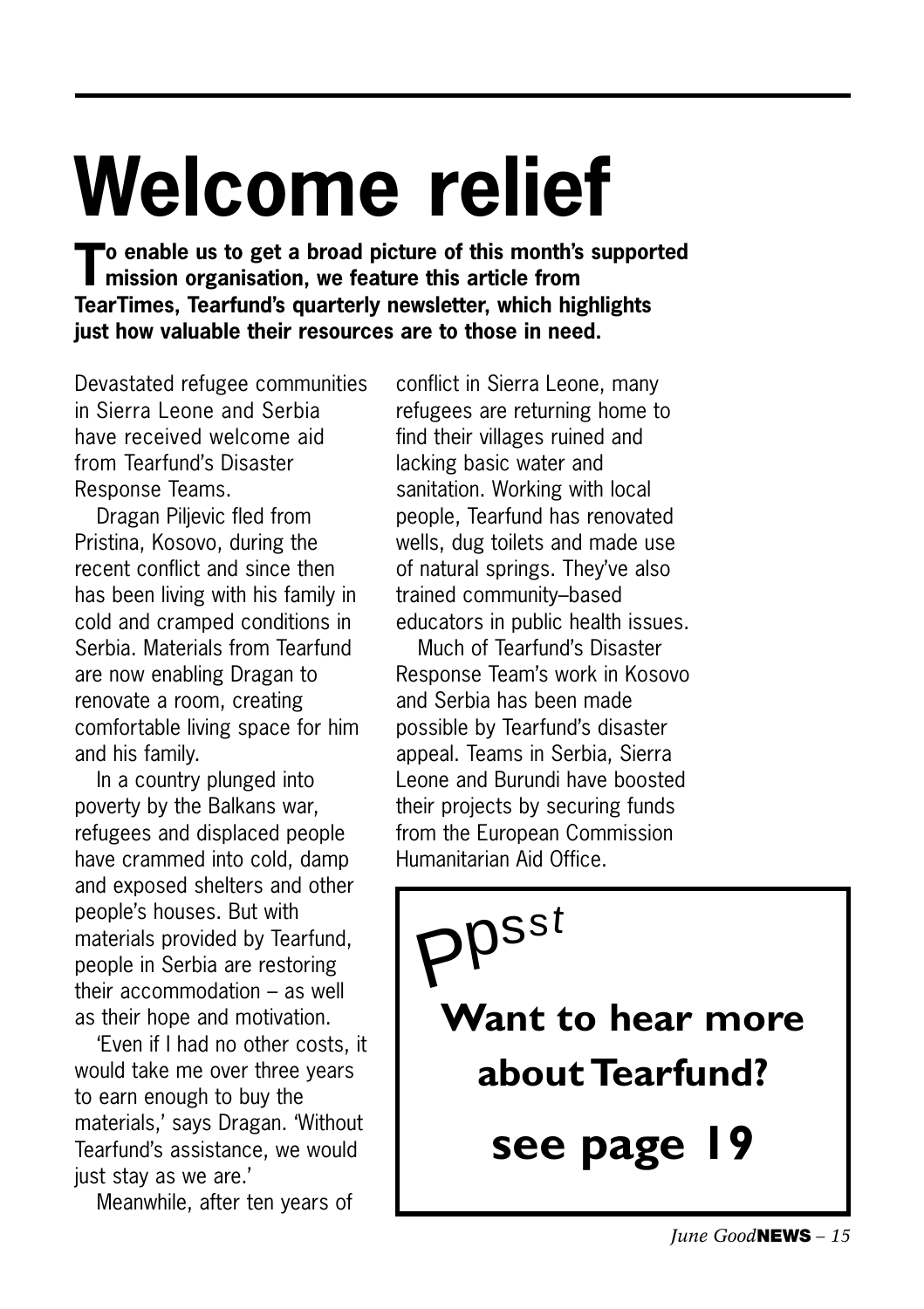## The right place, at the right time

**The book of Esther tells how the exiled Jewish people withstood an attempt to destroy them. It also demonstrates God's unseen work in the world, highlighted by the fact that God is never mentioned specifically by name.**

#### **The Plot**

Esther, a young Jewish girl, is chosen as the new queen to King Xerxes of Persia. However, Haman plans the destruction of all the Jewish exiles when Esther's uncle Mordecai refuses to pay homage to him. Esther plays her part in exposing Haman's plot with humility, prayerfulness and boldness, while Haman's plans are foiled by his own greed and ambition, so enabling the Jews to survive.

\* In what ways can seemingly insignificant events be part of God's greater plan for your life and those you care for?

#### **The Purpose**

Haman's plot is uncovered through a series of banquets and seemingly unrelated 'co–incidences'. However, they

show us God's hand at work behind the scenes. For us there is no such thing as fate, since God works his greater purpose through everything that happens to us.

\* Are there things which feel out of control in your life? How might God want to work through them?

#### **The Party**

This story still occupies an important place in Jewish life as the focus of the festival of Purim, with its fancy dress, parties and special food. Christians can celebrate God's victory in Christ over sin, death and evil, as well as His faithfulness in our lives.

\* In what ways are you rejoicing at what God has done for you?

The story is well summed–up by Mordecai's words to Esther, 'And who knows but that you have come to royal position for such a time as this?' (4:14); so why not read it for yourself?

*Paul Hardingham* SOURCE: CNS June 2002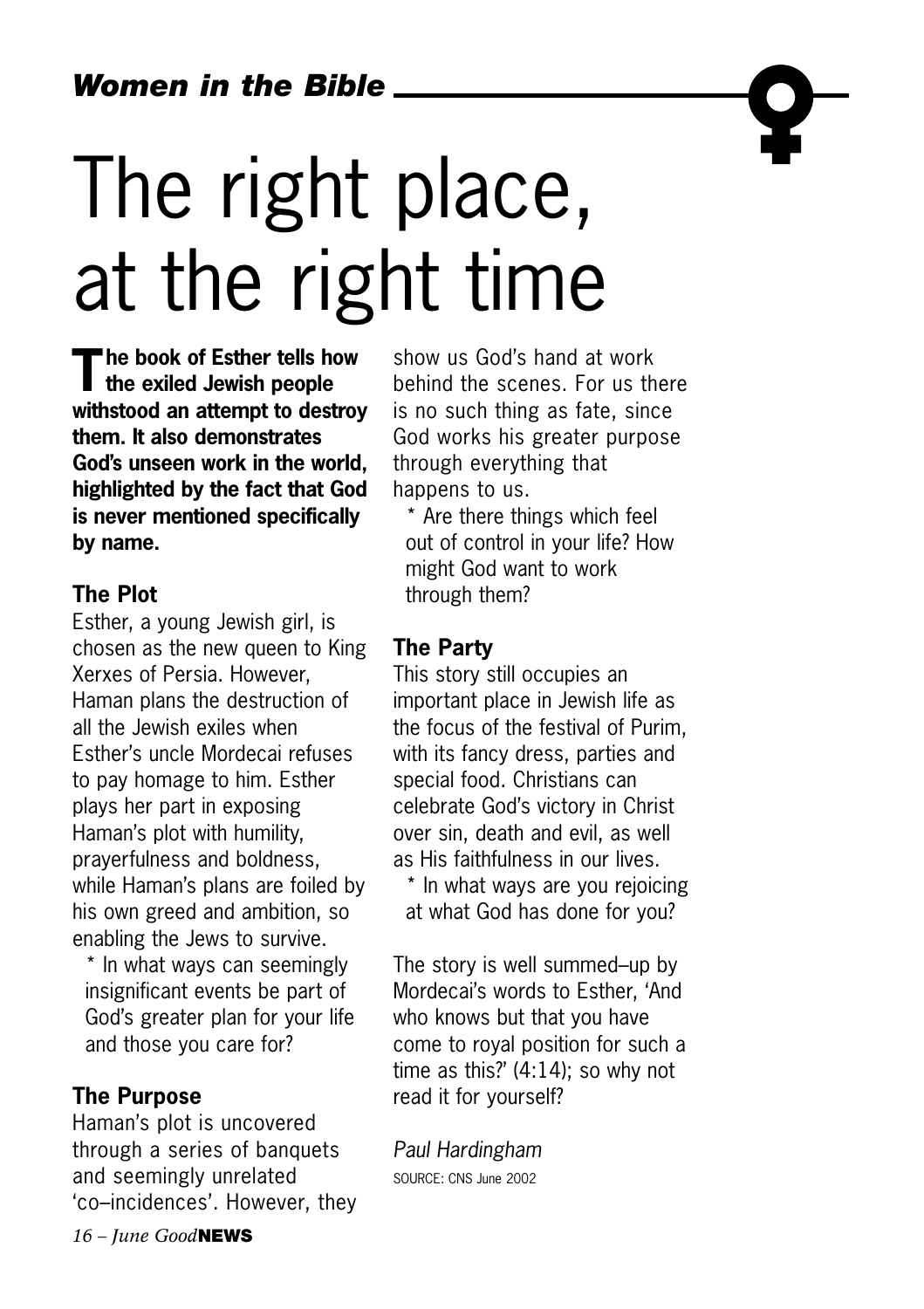#### *The back pages*



**Flower Rota Arranging Distributing June** 2nd John Gage Fiona Tingley 9th Lyn Tucker Heather Swann 16th Janet Wade Sue Tester 23rd Hilda Donegan Dorothy Forster 30th Audrey McKee Betty Peter **July** 7th Carol Walters Jacqueline Wood 14th Jean Baxter Iris Bingham 21st Anne Blake Fiona Tingley 28th Fiona Tingley Heather Swann *Betty Billins*

**"I'm truly blessed. I've been a Christian for six years and in all that time I haven't had a single hangover, whereas I regularly used to wake up with no idea where I was. It's no coincidence that since giving my life to the Lord, I've only missed four games through injury because I'm fitter and healthier than I've ever been."**

remember the group in your pr

a yers o

ver the next couple of months.

England Rugby Union player, Jason Robinson, quoted in the Sunday Telegraph.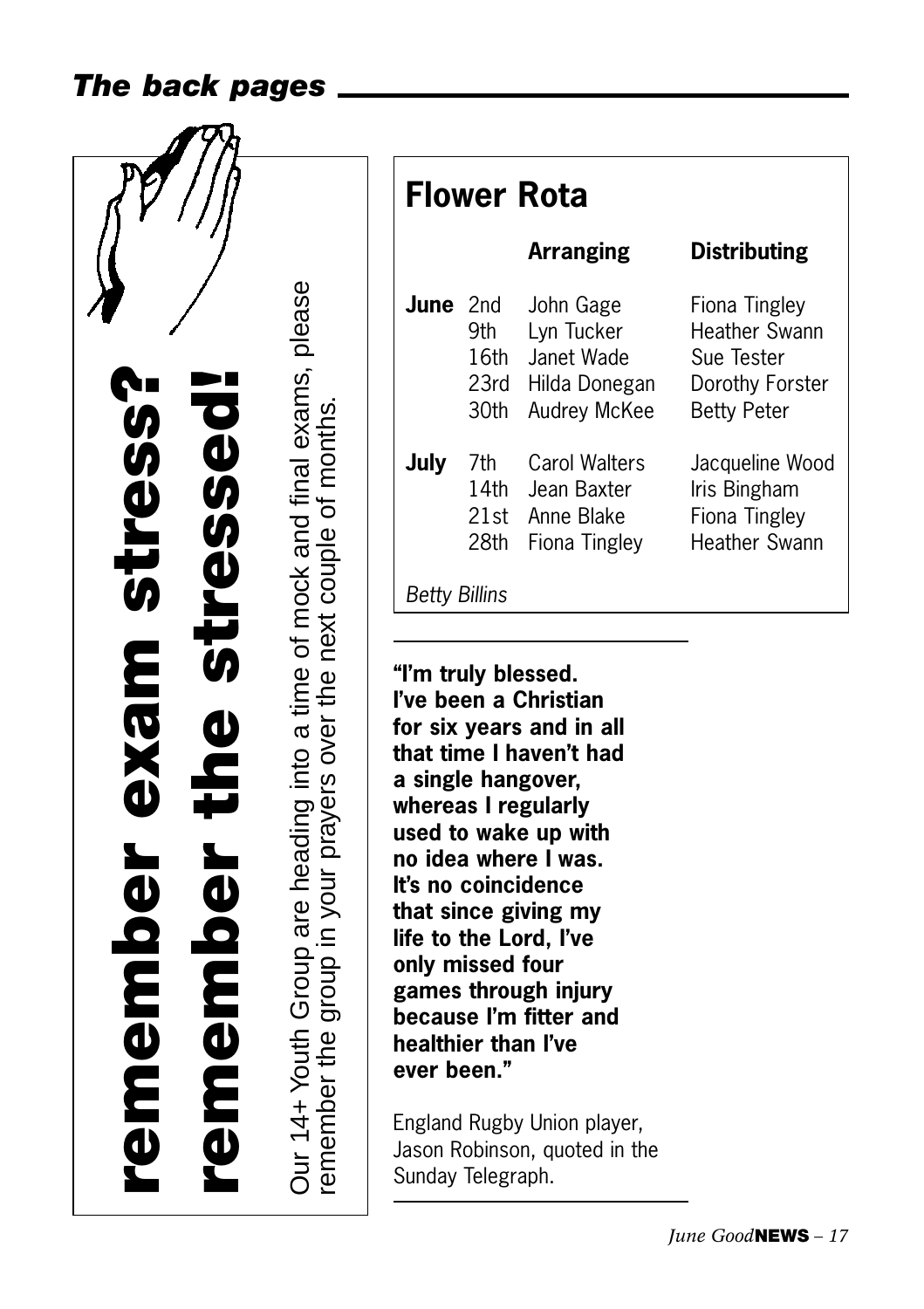## What can I do?

**As a church, we want this magazine to continue to be a good resource and enjoyable read for both those within the church and outside it. Anybody is free to submit items to the Editor (copyrighted material must have permission to reprint agreed), here are a few ideas to get you thinking...**

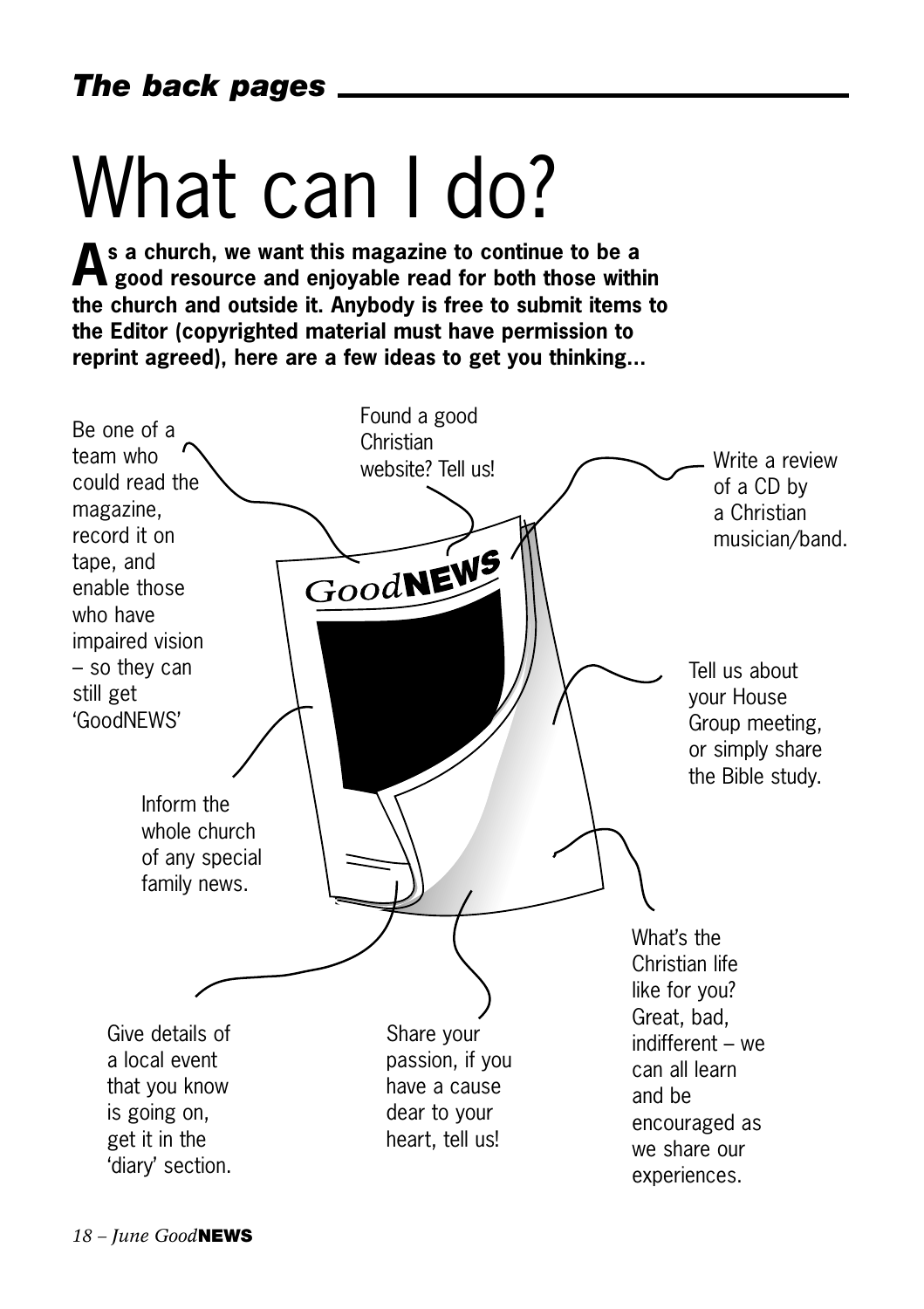

## Tearfund Supper

### Saturday 22nd June 7.30pm for 7.45pm

*"An opportunity to meet socially and be informed"*

This will be an 'in–house' evening with video and up–to–date information about the work of Tearfund and in particular the desperate need that there is worldwide for clean water.



**Free tickets are available from the Missions Group; Bill & Iris Green,Trudy Biersteker, John Barling and Ron Goodenough.**

NB. During the month of June we will be devoting our Mission Giving to Tearfund and there will be opportunity during this evening to give towards the work.